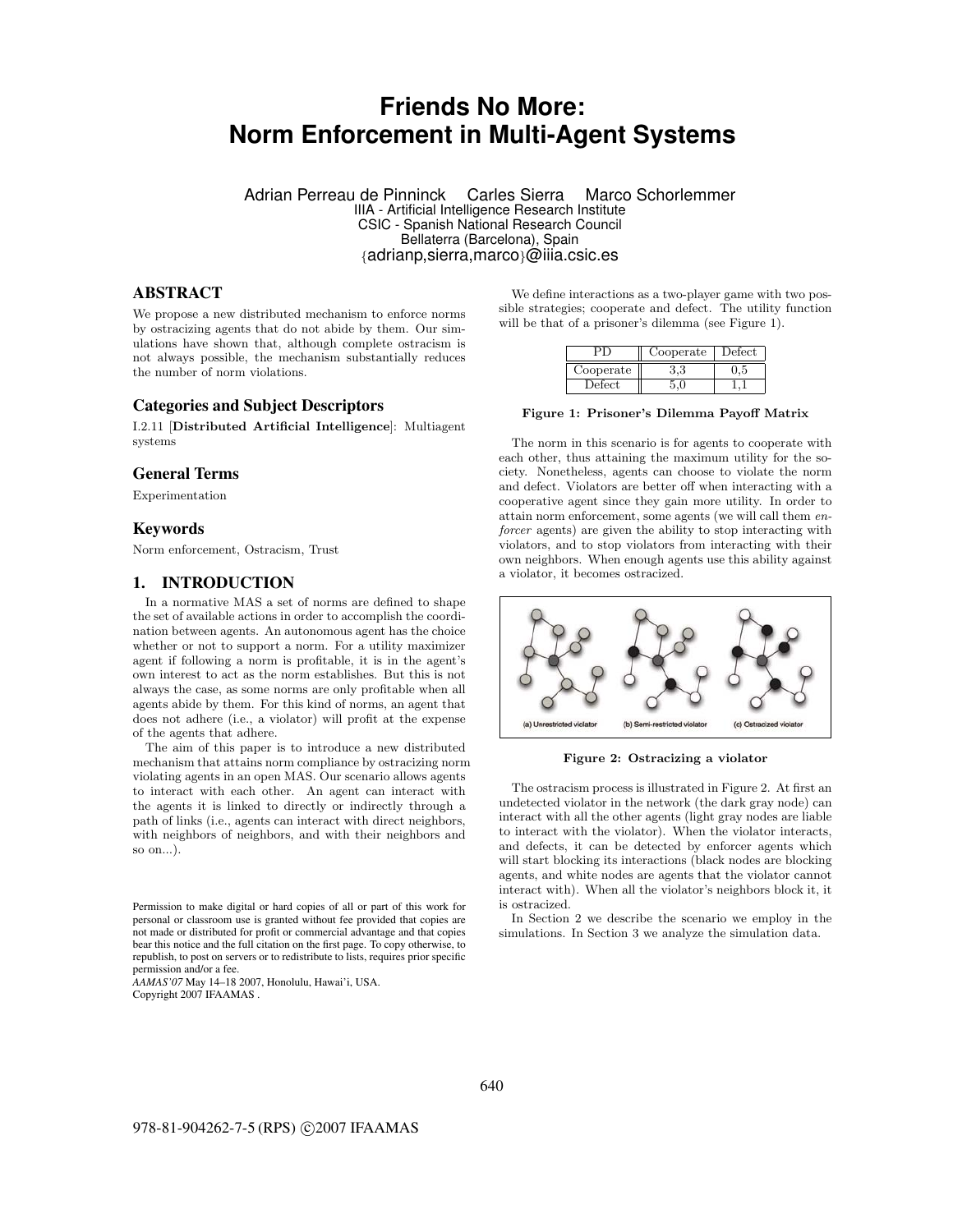## 2. THE SCENARIO

We model our multi-agent system as an undirected, irreflexive graph:  $MAS = \langle Ag, Rel \rangle$ , where  $Ag$  is the set of  $edges$ . Each vertex models an vertices and Rel the set of edges. Each vertex models an agent and each edge between two vertices denotes that the agents are linked to each other. In order for two agents to interact, there must be a path in the graph between the two.

An initiator agent will search for a path in the society to find a partner agent with which to interact. All the agents in the path that are not the initiator or the partner agent will be called mediator agents (i.e., agents mediating the interaction). Once an agent chooses a partner, a prisoner's dilemma game is played. The game results and the path are known by both playing agents. Playing agents can choose to send the game results to all the mediators in the path.

Our society of agents will be composed of three types of agents. Meek agents are norm-abiding agents that always cooperate. Violator agents which always defect. Finally, enforcer agents are norm-abiding agents that have the ability to block violators, which is essential in order to achieve their ostracism.

Two different blocking strategies have been tested. The Uni-Directional Blockage (UDB) strategy, where only known violators are blocked when searching for a partner. Or the Bi-Directional Blockage (BDB) strategy, where not only violators are blocked, but also norm-abiders are prevented from reaching known violators.

A simulation is made up of 100 agents arranged in one of three possible graph structures: tree, random, or smallworld. Two parameters ranging from 0% to 100% in 10% increments define the quantity of enforcer and violator agents. Another parameter defines whether enforcer agents use the BDB or UDB enforcement strategy. Simulations are run during 1000 rounds. In a round each agent tries to find a partner, interacts through the prisoner's dilemma, and can gossip the results to the mediator agents. The average utility and norm violations received by each type of agent has been calculated in each simulation.

## 3. ANALYSIS

Figure 3 shows that the higher the percentage of normabiding agents that use a blocking rule, the lower the average number of norm violations received by any agent in our system. Figure 4 shows a larger reduction when looking only at the results for norm-abiding agents. There are eight different lines drawn in both graphs, each one stands for a different percentage of violating agents. In all cases a higher enforcer to meek agent ratio (x-axes) leads to lower violations received in average by any agent  $(y\text{-axes})$ .

We also deduce from the data that different organizational structures in the multi-agent system influence norm enforcement. In Figures 5 and 6 we have extracted the average norm violations  $(y\text{-axes})$  for each of the different structures tested: Random, Small World, and Tree. The x-axes contains the different percentages of enforcer agents tested. It can be seen that both random and small world networks have an almost identical graph line. On the other hand the tree structure has shown to improve the enforcement capabilities.

In random and small world networks, when the percentage of enforcer agents reaches its maximum the percentage of violations received are increased (see Figure 6). We be-



**Figure 3: Blocking reduces violations**



**Figure 4: Blocking reduces violations**

lieve this happens because violator agents manage to form a sub-society, and in an interaction between two violator agents, two violations are being accounted for. This has been observed in simulations with a ratio of violator agents of 20% and above. When the ratio of violator agents is low enough, enforcers manage to block them completely.

The data in Figure 7 shows that the enforcement strategy used by enforcer agents can reduce the number of violations received by meek agents. The  $y$ -axes contains the increment in efficiency at protecting meek agents from violations:

 $\Delta \textit{Efficiency} = ((\textit{Violutions}_{\textit{BDB}} / \textit{Violutions}_{\textit{UDB}}) - 1) \times 100$ We observe that for random and small world networks the efficiency is positively correlated with the enforcer to meek agent ratio. We can conclude that BDB has a higher efficiency at protecting meek agents from violator agents, unless violators are majority. This is not observed in the tree network, where the enforcement strategy does not have a significant influence. The tree network is already good enough for ostracizing offenders, and the BDB strategy does not improve that.

We assume a strategy is rational if it maximizes the agent's utility. What we have tested is whether following the norm maximizes the agent's utility. Figure 8 shows the utility gained  $(y$ -axes) by norm supporting agents, its  $x$ -axes shows